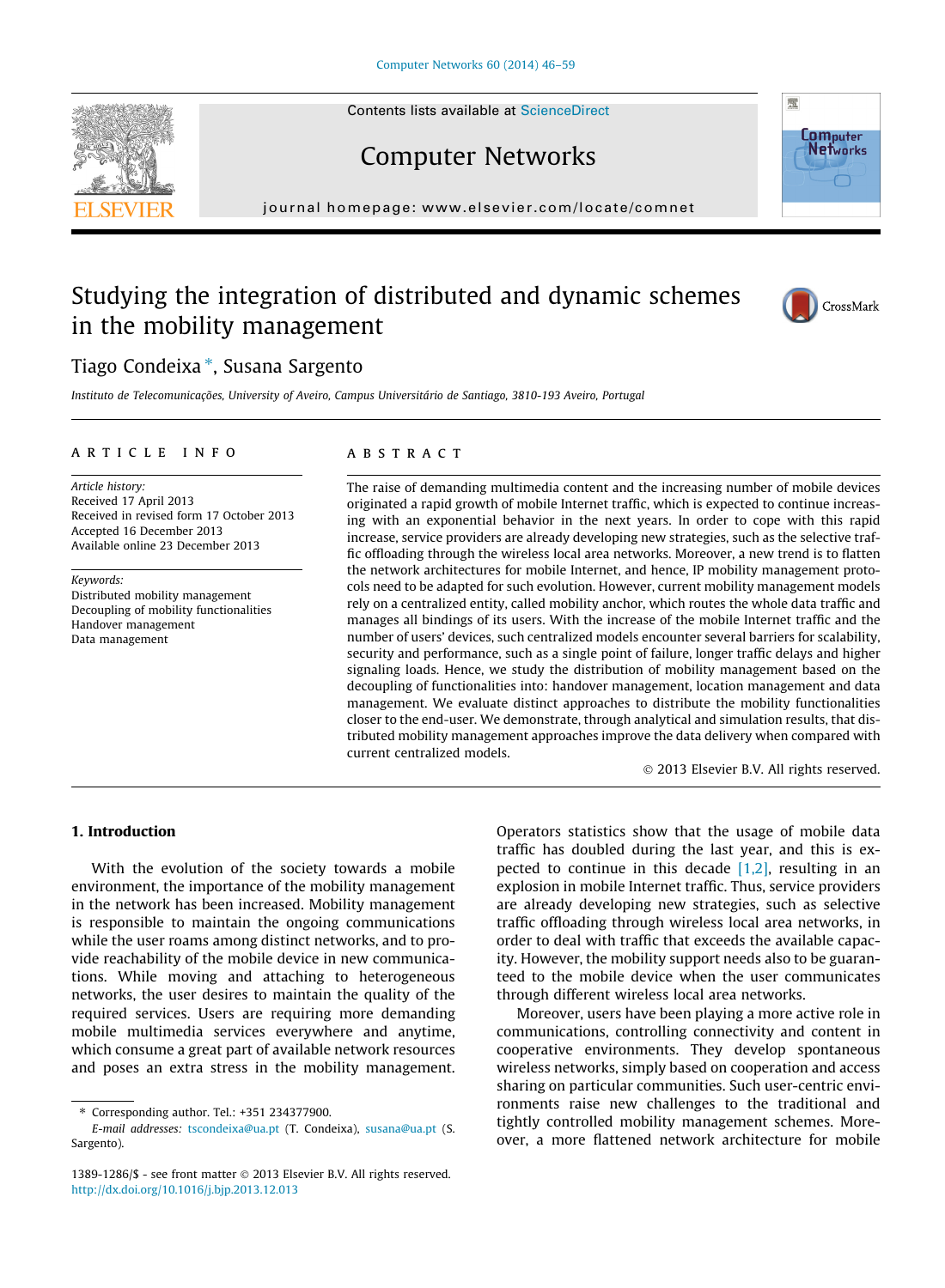Internet is anticipated to meet the needs of increasing traffic from the mobile users and to reduce costs in the core network. To accomplish these trends, there has been a paradigm shift in users traffic behavior with the increase of communication between devices in the same geographical area due to the migration of content servers closer to the end-user, such as Content Delivery Networks. However, current mobility management models have been developed for centralized networks, such as Mobile IPv6 (MIPv6) [\[3\]](#page--1-0) and Proxy MIPv6 (PMIPv6) [\[4\]](#page--1-0), which brings several limitations when applied to recent trends [\[5,6\].](#page--1-0) In current centralized models there is a central and static entity, called Mobility Anchor (MA), which is in charge of the mobility management functionalities of a large number of Mobile Nodes (MNs), regarding data, context information and signaling. All data traffic traverses the centralized MA, such as the Home Agent (HA) in MIPv6 and the Local Mobility Anchor (LMA) in PMIPv6, and all bindings are managed at this MA as well. As the number of MNs increases and the mobile data traffic explodes, such centralized architectures may encounter several problems. First, the routing is performed via the centralized mobility anchor, which is often longer. This increases the operational cost of the network, the consumption of core network resources, and the end-to-end delay of applications. Moreover, the centralized mobility anchor manages the mobility context and mobility routes of all MNs, which may increase the mobility signaling and handover latency. The adoption of current centralized models forces a static mobility support, independently of the mobility requirement in the MN. Current mobility models always provide mobility support to MNs' sessions while the MN is connected to the network, even for a session initiated and terminated in the same network. Furthermore, a centralized point is commonly more vulnerable to failure or attack.

It is therefore of major importance to re-think mobility management from an out-of-the-box perspective, and in particular, to consider the distribution of mobility management and how it can assist the individual user and the provider in terms of mobility coupled to the day-to-day living of Internet users. Accordingly, the IETF charted recently the Distributed Mobility Management (DMM) working group [\[7\],](#page--1-0) where various efforts from both industry and academia are being performed on specifying DMM schemes.

In this article we start by studying the impact of distributing the mobility management functionalities. Our aim is to assess the main guidelines for a distributed mobility management architecture. Our first approach, presented in [\[8\]](#page--1-0), compares different distributed mobility management schemes based on the decoupling of the mobility functionalities into data management, handover management and location management. We extend the presented study on improving the description of the evaluated approaches with examples, and on proposing an analytical model to improve the evaluation of the approaches with data and signaling costs. Moreover, we perform a more exhaustive evaluation through simulations with different scenarios, comparing both analytical and simulation results.

The article is organized as follows. The related work is briefly presented in Section 2. Section [3](#page--1-0) explains the decoupling of mobility management functionalities, while Section [4](#page--1-0) describes the distributed mobility management approaches. Section [5](#page--1-0) describes analytical models to evaluate the distributed approaches and the centralized one. Section [6](#page--1-0) evaluates them through the analytical models and simulation. Finally, Section [7](#page--1-0) concludes the paper and introduces the future work.

#### 2. Related work

The currently adopted IPv6 host-based mobility protocol, called MIPv6  $[3]$ , was envisioned to provide global IPv6 mobility to the user's device without any support from the network infrastructure. In MIPv6, the data packets are always routed via the HA, which encapsulates them to the current IPv6 address of the MN, in its current location. The HA maintains a binding between the well-known IP address of the MN and the IP address obtained from the current IP network.

The currently adopted IPv6 network-based mobility protocol, called PMIPv6 [\[4\],](#page--1-0) was developed with a different idea than MIPv6: the network is responsible to provide IP mobility support transparent to the user. The user's mobile device does not require any mobility support, since the Mobile Access Gateway (MAG) implements the same functionalities as the MN in MIPv6. The mobility functionalities are moved from the MN to MAG, which are usually implemented in the Access Routers (ARs). The MAG is responsible to detect the MN handover and signal the centralized mobility management entity, called LMA, with the new network of the MN. The tunnels are established between the LMA and MAGs, being the MN agnostic to the movement.

Hierarchical Mobile IPv6 (HMIPv6) [\[9\]](#page--1-0) is an attempt to optimize the micro-mobility of MIPv6 through the introduction of a hierarchical level for the management of the bindings and traffic forwarding. It introduces a new entity placed closer to the user's mobile device, called Mobility Anchor Point (MAP), that creates an IP abstraction level in its coverage domain with two IPv6 addresses. The MAP maintains the updated binding of the MN, forwarding data packets to MN while it remains in its coverage domain, reducing signaling cost and handover latency for micromobility. The HA and MN remains with the same mobility management functionalities.

There is an increasing interest in the topic of distributed and dynamic mobility management, specially in the problem statement and definition of guidelines for a base distributed mobility management. This increasing research on the distribution of mobility management led to the creation of the IETF Distributed Mobility Management (DMM) working group [\[7\],](#page--1-0) where several authors are contributing to provide novel work on the topic. Following the idea of splitting the mobility management, the authors in [\[10,5,6\]](#page--1-0) analyze the issues of the centralized approaches when integrated in flatten network architectures. They highlight the main problems of current mobility management approaches, and propose the initial requirements for a distributed and dynamic mobility management.